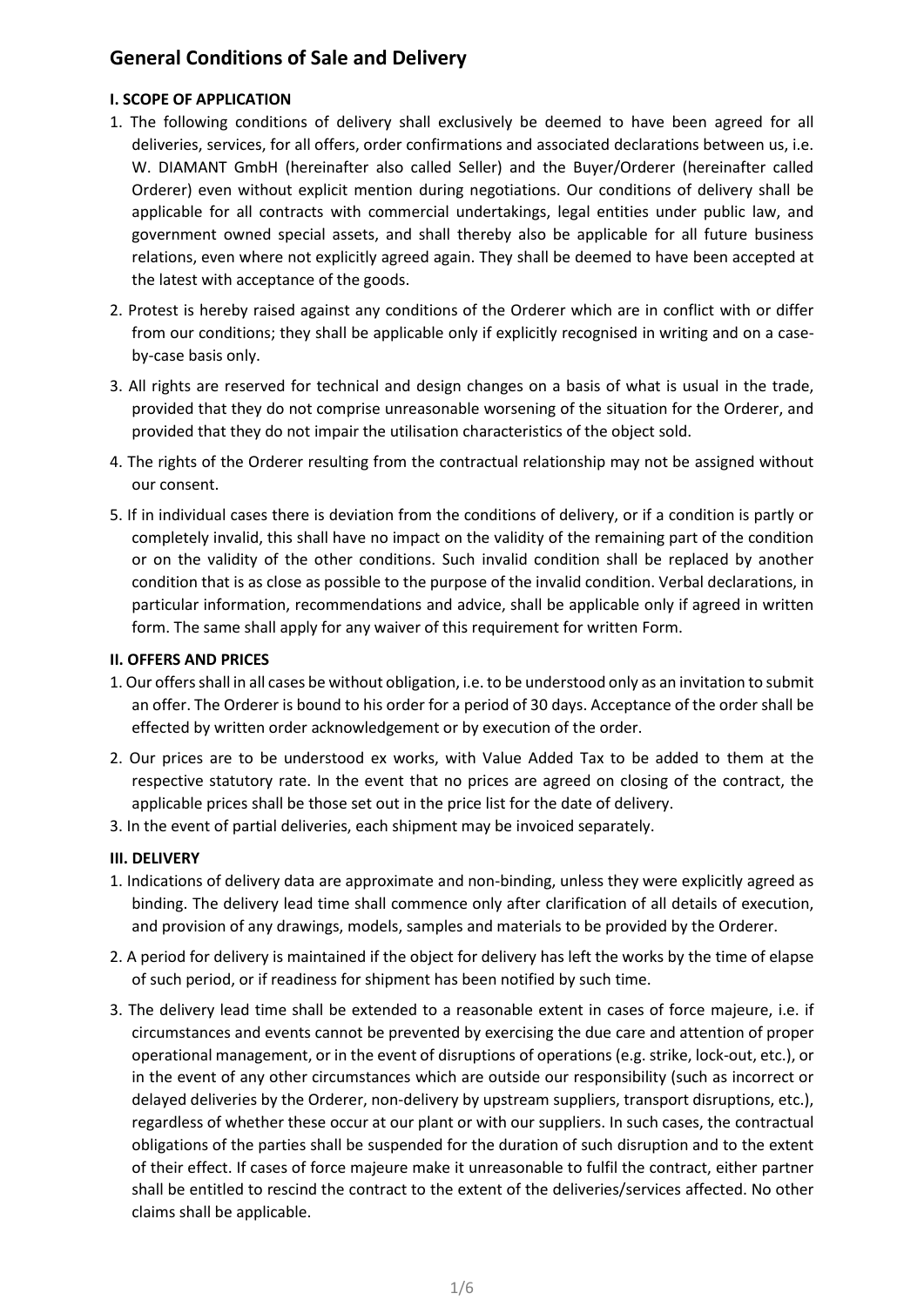- 4. In the event of delay in delivery, the Orderer may rescind the contract after elapse of a reasonable subsequent deadline without effect; in the event of impossibility of performance on our part, he shall have this right without requirement to set a subsequent deadline. Delay in delivery shall be treated in the same way as impossibility of performance in the event of failure to deliver for a period of more than one month. Claims for damages are excluded, without prejudice to paras.5 and 6; the same applies for reimbursement of expenditures.
- 5. The liability exclusion set out under para. 4 above shall not be applicable if an exclusion or limitation of liability is agreed for damages resulting from damage to life, from injury or damage to health due to an intentional or negligent violation of a duty of the Seller or a legal representative or agent appointed for fulfilment of the duties of the Seller; it shall likewise not be applicable if an exclusion or limitation of liability is agreed for other damage due to an intentional or grossly negligent violation of duty of the Seller or a legal representative or agent appointed for fulfilment of the duties of the Seller. In the event that we culpably infringe a primary contractual obligation or "cardinal duty", liability shall be limited to the damage which can typically be foreseen in such contracts. The above shall also apply mutatis mutandis with respect to reimbursement of expenditures.
- 6. The limitations of liability set out in paras. 4 and 5 shall not be applicable to business on terms where the time is fixed, or where the Orderer can demonstrate that his interest in fulfilment of such contract was no longer applicable due to a delay attributable to us.
- 7. Partial deliveries shall be permissible provided that this may reasonably be considered acceptable for the Orderer.
- 8. Shipment and transportation of the goods shall be at cost and risk of the Orderer. Freight shipments shall be effected at the cost of the recipient, and packaging costs will be charged at cost. Postal shipments shall be effected free of postage and packaging charges to the recipient. The exceptions from this are repair orders and if applicable after-sales services, for which normally postage and packaging are charged. Any objects delivered shall be accepted by the Orderer, even if they have minor defects, without prejudice to the Orderer' s rights set out in section VII.

#### **IV. TERMS OF PAYMENT**

- 1. The invoice amounts shall be payable within 10 days from the date of invoice, in cash, with 2% discount from the net value of the goods, or at the latest in full net amount 30 days after the invoice date in cash without deduction. Repairs and other services shall be payable 30 days after the invoice date in cash without deduction, full net amount in cash. In the event of late payment or the granting of a respite in payment, we are entitled to claim the usual bank interest and commission rates.
- 2. Discountable bills of exchange and cheques shall be accepted by us only after prior agreement and on account of performance only. Payment shall be considered to have been made only when such bill of exchange or cheque amount has definitively been credited to one of our accounts. Any discount, bank or collection charges are to be reimbursed to us by the customer. If the asset position of the Orderer becomes unfavourable during the term of agreed instalment payments or in the period up to maturity of a bill of exchange, we shall be entitled to demand immediate payment of the full amount before the end of the term.
- 3. Payments shall in all cases be allocated to the oldest outstanding invoice. If cost and interest have already accrued, any payments shall first be attributed to the cost, then to the interest, and finally to the primary receivable.
- 4. The Orderer shall be entitled to offset only if his counter-rights have been established with definitive force of law, or if they are undisputed or recognised by us. The Orderer shall be entitled to exercise a right of retention only to the extent that his counter-claim is based on the same contractual relationship.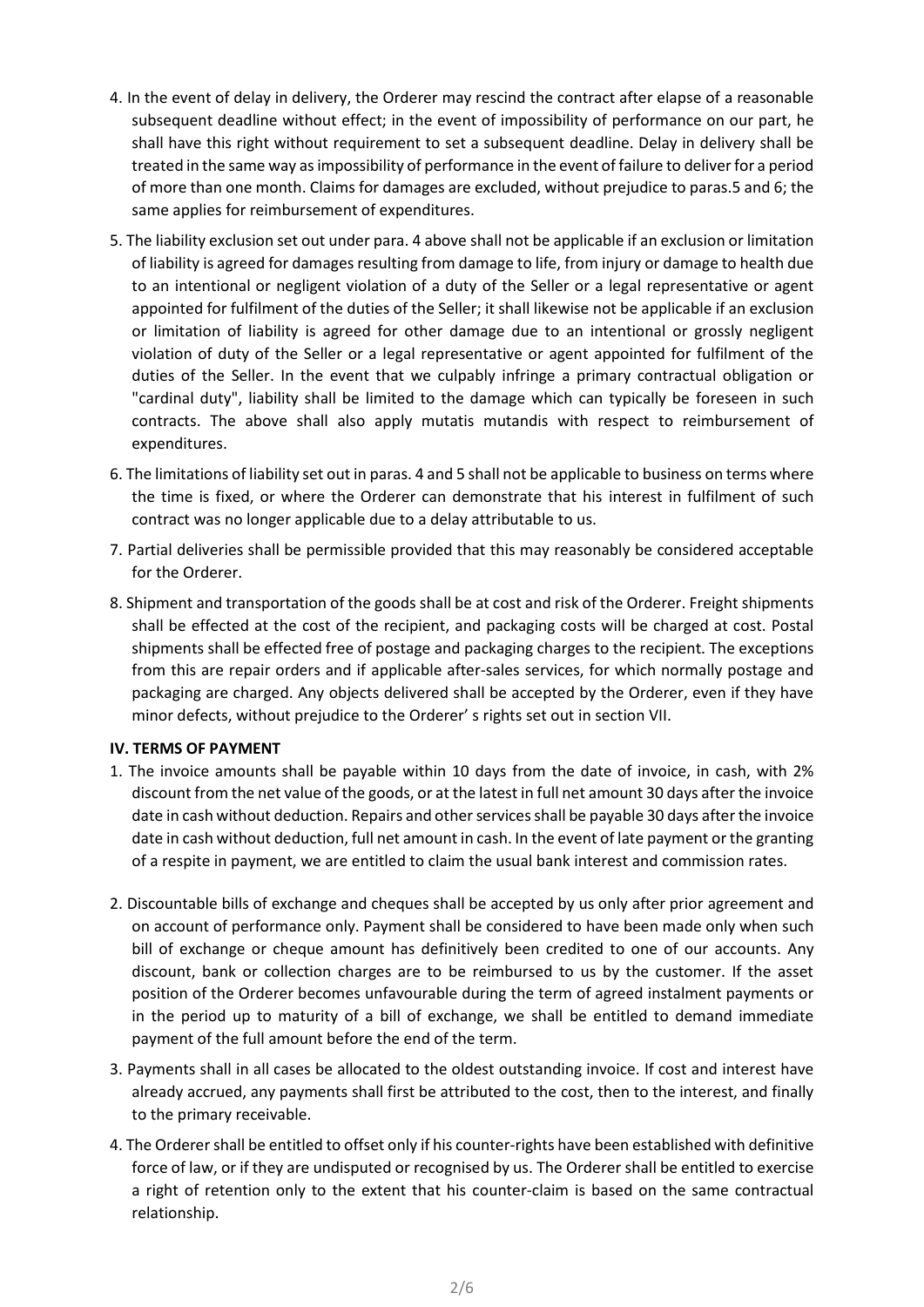- 5. If the Orderer fails to make payment in due time, we shall be entitled to charge interest for delay, amounting to 8 percentage points above the base interest rate. In the event that we have higher damage due to interest rates, we are entitled to charge such higher amount at any time upon provision of proof.
- 6. If subsequent to conclusion of contract we become aware of facts which, upon due commercial assessment, suggest that the claim for payment is endangered due to lack of payment capacity of the Orderer, in particular with reference to noncompliance with terms of payment, delay in payment or circumstances which are liable to reduce the creditworthiness of the Orderer (e.g. information to this effect from banks or credit insurance organisations, filing of petition for opening of insolvency proceedings), we shall be entitled after setting a reasonable term to demand from the Orderer at the latter's option advance payment or the provision of appropriate collateral, or to discontinue further deliveries until the fulfilment of all our claims, and in the event of refusal to rescind the contract, whereby invoices for partial deliveries already made become immediately payable.

## **V. RETENTION OF TITLE**

- 1. All goods delivered shall remain our property until complete payment of our current and future claims resulting from the business relationship. In cases of account current, the retention of title shall be considered as collateral for our claim on balance.
- 2. The Orderer shall be entitled unless given notice to the contrary to sell the goods in the course of normal business. The Orderer hereby assigns to the Seller on account of performance all claims and rights resulting from onward selling and/or processing of the goods subject to retention of title or from their loss or damage, and the Seller hereby accepts. Where the price obtained from onward selling exceeds our claim, we shall be required to return the amount equivalent to such surplus. The Orderer is entitled to collect the assigned receivables unless notice to the contrary is given. We shall not avail ourselves of the right to give such notice as long as the Orderer properly fulfils his contractual obligations, and there is no doubt as to the payment capacity of the Orderer.
- 3. The Orderer shall not be entitled to pledge retention goods, to transfer them by way of security, or otherwise to encumber them with third-party rights. In the event of pledging, attachment by third parties, loss, damage or other circumstances that might impair the property rights or rights of retention of the Seller, the Orderer shall inform us thereof without delay, and provide us with all information and documents necessary for assertion of our rights. Third parties shall be informed of our property rights.
- 4. If goods subject to such right of retention are combined with other objects, or mixed with them or processed, this shall in all cases be deemed to be effected on our behalf, without any obligations thereby arising for us. We shall acquire title to the new objects arising by processing, combination or mixing or other modification. The Orderer hereby transfers to us his rights to these new objects, and shall maintain such objects with due commercial care and attention. Such new objects shall be regarded as objects subject to the retention rights within the meaning of the present conditions.
- 5. In the event of delay in payment by the Orderer, or doubt as to his payment capacity as set out in IV.6., we shall be entitled to take back the goods delivered, and the Orderer shall be required to hand over such goods. The Orderer hereby irrevocably grants us rights of access to his premises for this purpose. Recourse to the retention right and attachment of the object delivered by us shall not be considered as rescission of the contract, unless explicitly so declared by us in writing.
- 6. If the value of this collateral exceeds the amount of our receivables by more than 10%, we shall upon demand by the Orderer release the security to the corresponding amount with respect to goods at our option.
- 7. In the event that in the case of shipments abroad such retention of title cannot be agreed with the same effect as under German law, but retention of other rights to the delivery object is permissible, we shall be entitled to claim such rights. The Orderer shall in all respects cooperate to achieve this.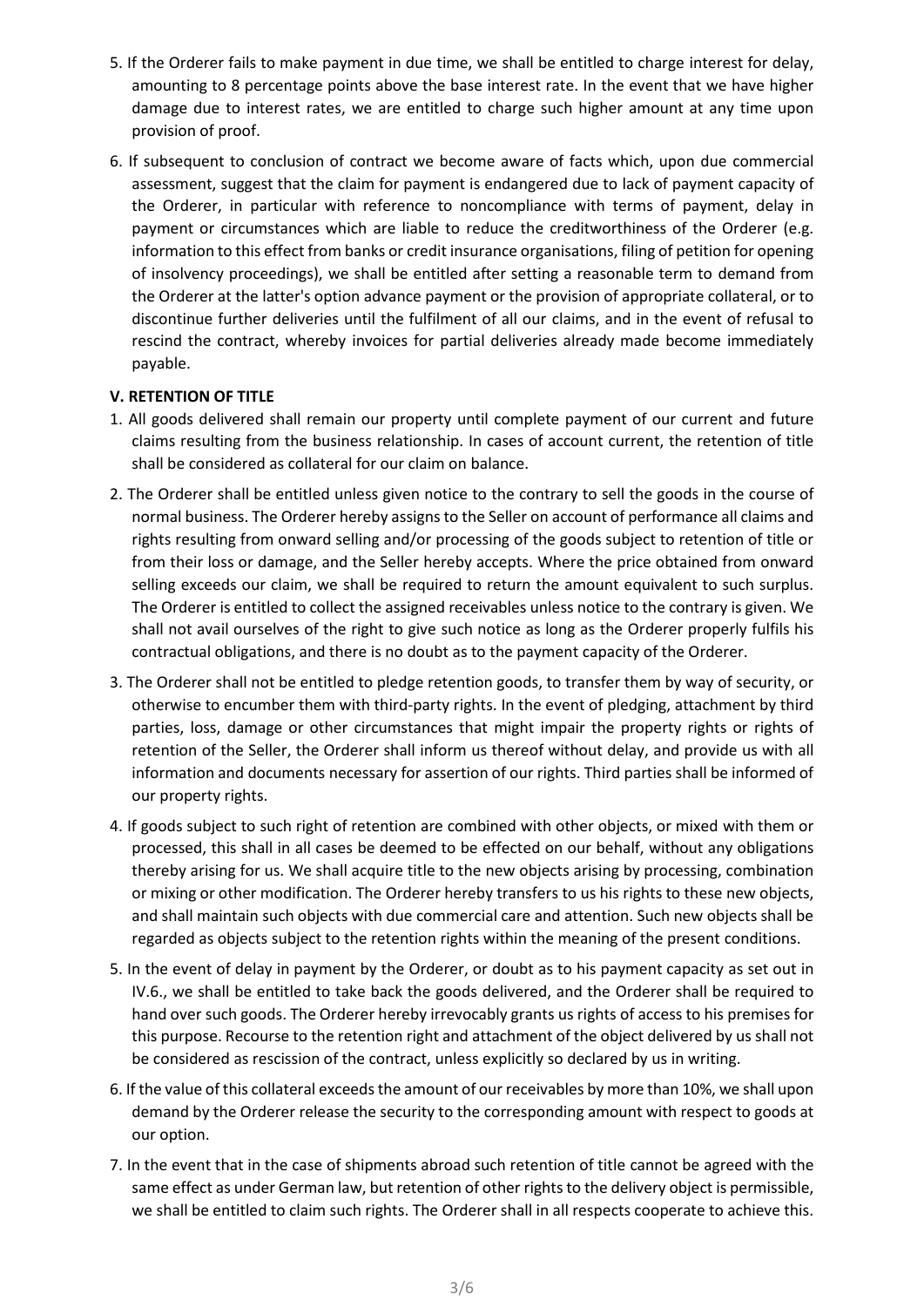#### **VI. DELAY IN ACCEPTANCE, RETURN OF GOODS**

- 1. 1. If the Orderer fails to accept the goods or refuses their acceptance after expiry of a subsequent deadline, we have the right to rescind the contract or to claim damages in lieu of performance, pursuant to section VI. 2.
- 2. 2. As damages in lieu of performance in the event of delay in acceptance, we shall charge 15% of the order price without deductions, unless the Orderer can demonstrate that no damage was incurred, or damage was not incurred to the amount of the lump-sum payment indicated above. We reserve the right to claim a higher amount of damages upon presentation of proof.
- 3. 3. In the event of voluntary acceptance of return of the goods delivered by us, we shall be entitled to full compensation of the expenditure arising due to the conclusion of the contract, such as transportation and assembly cost, and a lump-sum charge for profit lost, amounting to 10% of the agreed selling price, unless the Orderer can prove that no damage was incurred, or that damage was not incurred to the amount of the lump-sum charge.

## **VII. WARRANTY**

- 1. Inasmuch as diamonds are products of nature and we do not have the capability of checking proper treatment of the diamonds delivered, it is not possible to give warranty of any kind for them. Testing and use of diamonds is at the risk of the Orderer.
- 2. The nature of the goods to be delivered is defined exclusively in the corresponding agreements between ourselves and the Orderer. Any samples or specimens provided by us serve only for approximate description of these goods. All agreements between us and the Orderer with respect to the characteristics of the goods to be delivered by us and any other declarations by us with respect to the characteristics of these products do not constitute any warranty in the meaning of Section 443 BGB (Code of Civil Law), unless we have given the Orderer a separate written declaration to this effect, explicitly taking on such warranty.
- 3. Subject to proper fulfilment by the Orderer of the inspection and complaint requirements set out in Section 377 HGB (Code of Commercial Law), we provide warranty for any deficiencies in deliveries, to the exclusion of further claims, subject to the ruling under Section VIII, as follows:
- 3.1 If the goods delivered are deficient due to a circumstance occurring before transfer of risk, we shall be entitled at our option either to eliminate the deficiency or to deliver an object that is free of deficiencies (subsequent fulfilment). Where such deficiency is found, this is to be reported to us in writing without undue delay. The Orderer shall after consultation with us give us the necessary time and occasion for effecting all measures which appear to us to be necessary for subsequent fulfilment, otherwise we are exempt from liability for any consequences resulting therefrom. Any parts which are replaced shall remain our property. We can refuse to remedy faults as long as the Orderer does not fulfil his payment obligations towards us to an extent corresponding to that part of the deliveries which is free of deficiencies. In the event of a deficiency which is only minor, the Orderer shall only have the right of reducing payment.
- 3.2 Where the subsequent fulfilment indicated in section 3.1 above is unsuccessful, impossible, or would involve disproportionate expenditure, or where a deadline set for us for subsequent fulfilment elapses without the deficiency being remedied, the Orderer shall have the option either of reducing the purchase price to a corresponding extent, or of rescinding the contract in accordance with the statutory provisions; this applies in particular in the event of culpable delay or refusal to effect subsequent fulfilment, and also if attempts at subsequent fulfilment fail for a second time.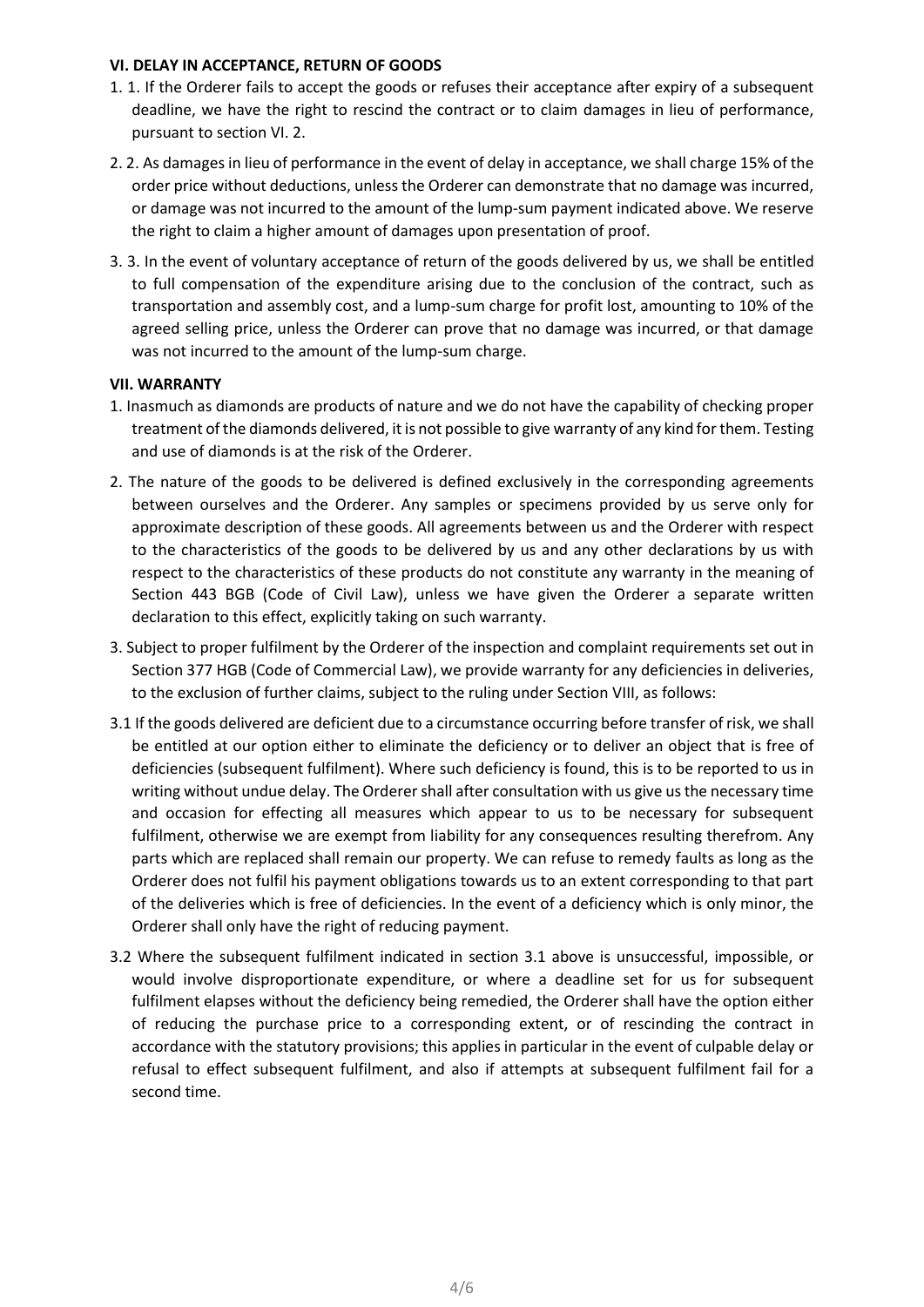- 3.3 Unless otherwise regulated under the provisions of Section VIII, any further claims of the Orderer are excluded, from any legal basis whatsoever (in particular claims resulting from culpa in contrahendo, violation of primary or secondary contractual obligations, reimbursement of expenditures with the exception of those set out in Section 439 para. 2 BGB, tortious act or any other liability for civil wrongs); this applies in particular for damage outside of the object of purchase, and for claims for compensation for profit lost; it also applies to claims not resulting from deficiencies in the object of sale. Claims resulting from deficiencies cannot be recognised if the goods are used, processed or sold to third parties in awareness of such deficiency.
- 3.4 No warranty is undertaken for damage resulting from the following: inappropriate or improper use, faulty assembly or setting to work by the Orderer or by third parties, natural wear and tear, faulty or negligent treatment, failure to conduct proper maintenance, use of unsuitable operating materials, deficient construction work, unsuitable construction ground, chemical, electrochemical or electrical influences (unless caused by the Seller), modifications or repair work which are inappropriate and were effected without prior consultation with the Seller, either by the Orderer or by third parties.
- 3.5 If the delivery object cannot be used by the Orderer for the contractual purpose due to culpability on our part, as a result of non-compliance with or deficient compliance with proposals or advice given before or after conclusion of the contract, or due to infringement of other auxiliary contractual obligations, in particular instructions for operation and maintenance of the delivery object, Sections VII.3 and VIII shall be applicable mutatis mutandis, to the exclusion of any further claims by the Orderer.

## **VIII. LIABILITY**

We shall be liable for damage, regardless from what legal grounds (in particular for claims from culpa in contrahendo, infringement of primary and auxiliary contractual obligations, reimbursement of expenditures with the exception of those resulting from Section 439 para. 2 BGB, tortious act and other civil wrongs) pursuant to the conditions set out under VII and only

- a. in the event of intent;
- b. in the event of gross negligence on the part of the Seller or the owner, the organs of the company or senior executives;
- c. in the event of culpable fatality or physical injury or damage to health;
- d. in the event of deficiencies which we have fraudulently concealed or the absence of which we have warranted;
- e. in the event of deficiencies in the delivery object where liability is prescribed under the Product Liability Act for injuries to persons or damage to things with respect to privately used objects. In the event of culpable infringement of essential contractual obligations, we shall be liable for gross negligence also of non-senior executives and for minor negligence, but in the latter case restricted to damage which may reasonably be foreseen with respect to damage typical of such types of contracts. Any further claims are excluded.

#### **IX. TIME-BARRING**

- 1.1 Claims of the Orderer on the basis of deficiency of the delivery for subsequent fulfilment, or for damages or for replacement, shall be time-barred one year after delivery of the object sold. This shall not be applicable for an object which has been used for a building structure in accordance with its usual mode of operation, and has caused it to be defective; in such cases, time-barring shall not take effect until 5 years after delivery. In the case of replacement deliveries or corrections, the term for time barring of claims for deficiency shall start again, and shall terminate in accordance with the original term for time barring of claims for deficiency.
- 1.2 Where the subsequent fulfilment claim is time-barred, claims for reduction of price and for exercise of rescission right shall be excluded. In such case, the Orderer can refuse to pay the purchase price to the extent that he would be justified in doing so on the basis of such rescission or reduction in price. In the event of exclusion of rescission and subsequent refusal of payment, we shall be entitled to rescind the contract.
- 2 The statutory periods shall be applicable for other claims for damages not covered by IX.1.1.